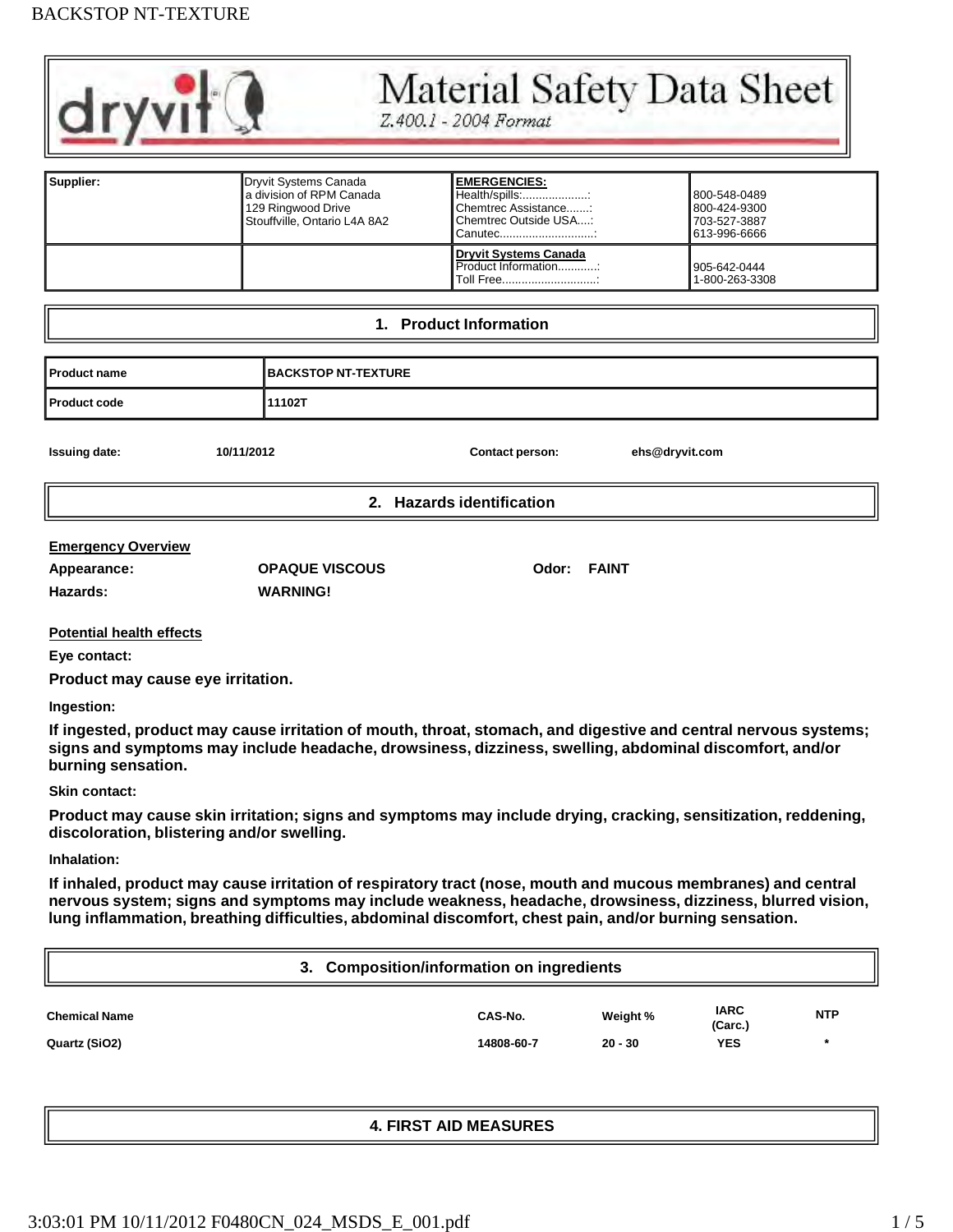**Eye contact:**

**If exposure occurs, flush the affected eye for at least 20 minutes. Tilt the head to prevent chemical from transferring to the uncontaminated eye. Seek medical attention immediately after flushing.**

**Ingestion:**

**Do not induce vomiting. Dilute with water or milk. Never give fluids if the victim is unconscious or having convulsions. Seek medical attention immediately.**

**Skin contact:**

**If exposure occurs, flush the affected area thoroughly with water for at least 20 minutes. Seek medical attention immediately.**

**Inhalation:**

**No known specific skin, inhalation or ingestion hazard.**

# **5. FIRE-FIGHTING MEASURES**

**Flash point no data available**

**Extinguishing media which shall not be used for safety reasons:**

**Use extinguishing material suitable for surrounding fire. Closed plastic containers may build up pressure, rupture, or melt due to extreme heat exposure.**

**Hazardous combustion products:** 

**Non-combustable**

**Protective equipment and precautions for firefighters:**

**Wear positive pressure, self-contained breathing apparatus (SCBA) in enclosed areas.**

# **6. ACCIDENTAL RELEASE MEASURES**

**Shovel and recover; then dispose of as common waste. Do not flush to sewer or streams: material can clog drains and make streams turbid.**

# **7. HANDLING AND STORAGE**

**Handling:**

**Avoid inhalation and contact with eyes and skin. Wash hands thoroughly after handling and before eating or drinking.** 

**Storage:**

**Keep from freezing.**

# **8. EXPOSURE CONTROLS/PERSONAL PROTECTION**

#### **Engineering measures:**

**Use adequate ventilation to maintain airborne concentrations at levels below permissible or recommended occupational exposure limits.**

**Eye/face protection:**

**Wear chemical-resistant glasses and/or goggles and a face shield when eye and face contact is possible due to splashing or spraying of material.**

**Skin protection:**

**Wear chemical resistant footwear and clothing such as gloves, an apron or a whole body suit as appropriate.** 

**Respiratory protection:**

**A NIOSH-approved air-purifying respirator with the appropriate cartridge may be appropriate under certain circumstances where airborne concentrations are expected to exceed permissible exposure limits. Protection provided by air-purifying**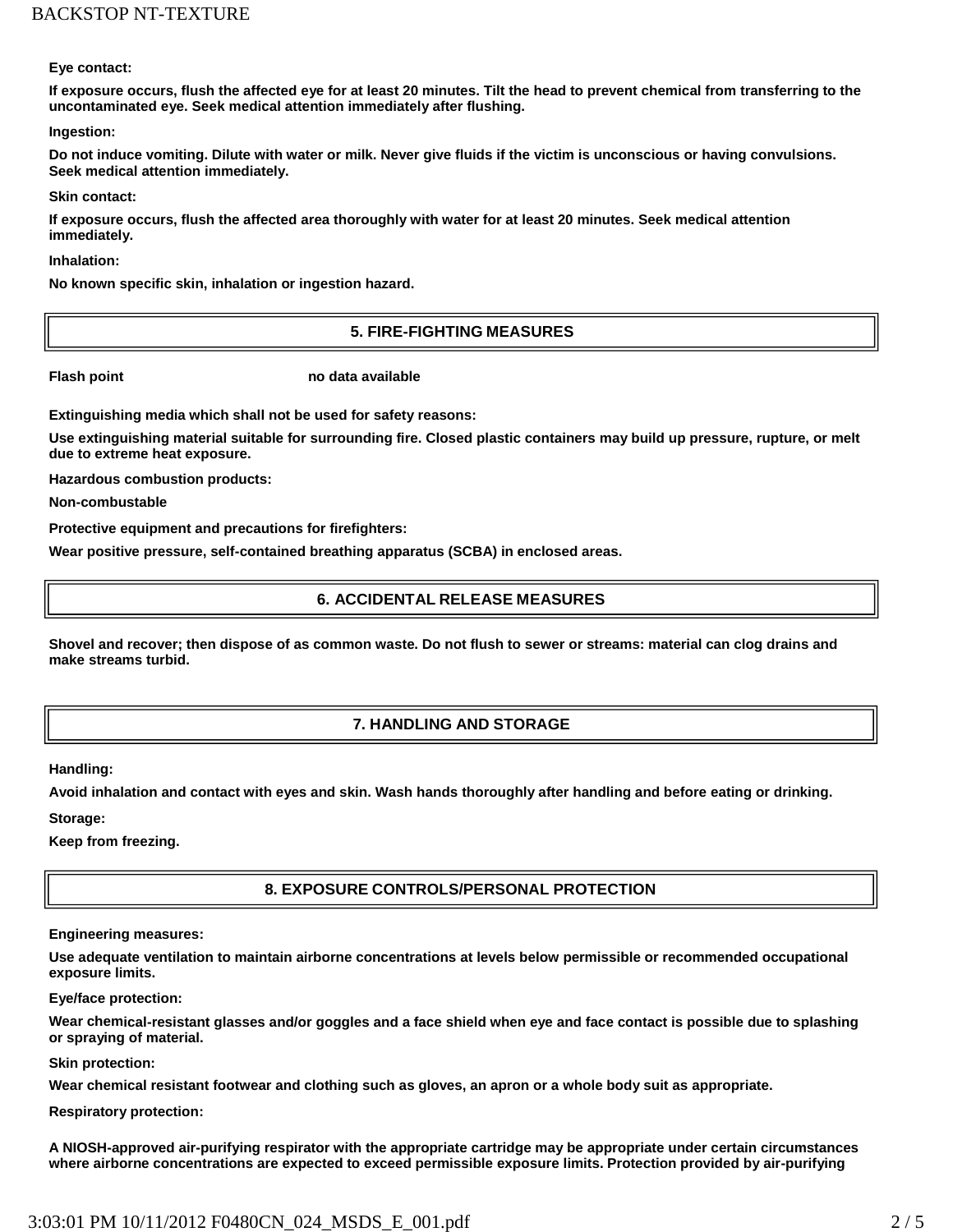**respirators is limited. Use a positive-pressure, air supplied respirator if there is potential for an uncontrolled release, exposure levels are not known or any other circumstances where air-purifying respirators may not provide adequate protection.**

**General hygiene considerations:**

**Wash hands before smoking, eating, or using toilet facilities.**

| <b>9. PHYSICAL AND CHEMICAL PROPERTIES</b> |                       |  |
|--------------------------------------------|-----------------------|--|
| <b>Physical</b><br>state:                  | <b>LIQUID</b>         |  |
| Appearance:                                | <b>OPAQUE VISCOUS</b> |  |
| Odor:                                      | <b>FAINT</b>          |  |
| pH:                                        | > 8                   |  |
| <b>Boiling Point (deg C):</b>              | >100                  |  |
| Flash point:                               | no data available     |  |
| <b>Flammability:</b>                       | no data available     |  |
| Solubility:                                | Soluble in water      |  |
| Specific Gravity (g/cc):                   | $0.96 - 1.80$         |  |
| Density (lb/gal) :                         | $8.0 - 15.0$          |  |

# **10. STABILITY AND REACTIVITY**

**Stability:**

**Stable under normal conditions.** 

**Hazardous decomposition products:**

**Will not occur. Not compatible with strong oxidizing agents or strong acids.**

# **11. TOXICOLOGICAL INFORMATION**

**Toxicological evaultion of this product as a whole has not been performed. Individual components that are potential or known carcinogens are listed.**

# **12. ECOLOGICAL INFORMATION**

**Ecological evaluation of this material has not been performed; however, do not allow the product to be released to the environment without governmental approval/permits.**

# **13. DISPOSAL CONSIDERATIONS**

**Waste from this material may be a listed and/or characteristic hazardous waste. Dispose of material, contaminated absorbent, container and unused contents in accordance with local, state, and federal regulations.**

# **14. TRANSPORT INFORMATION**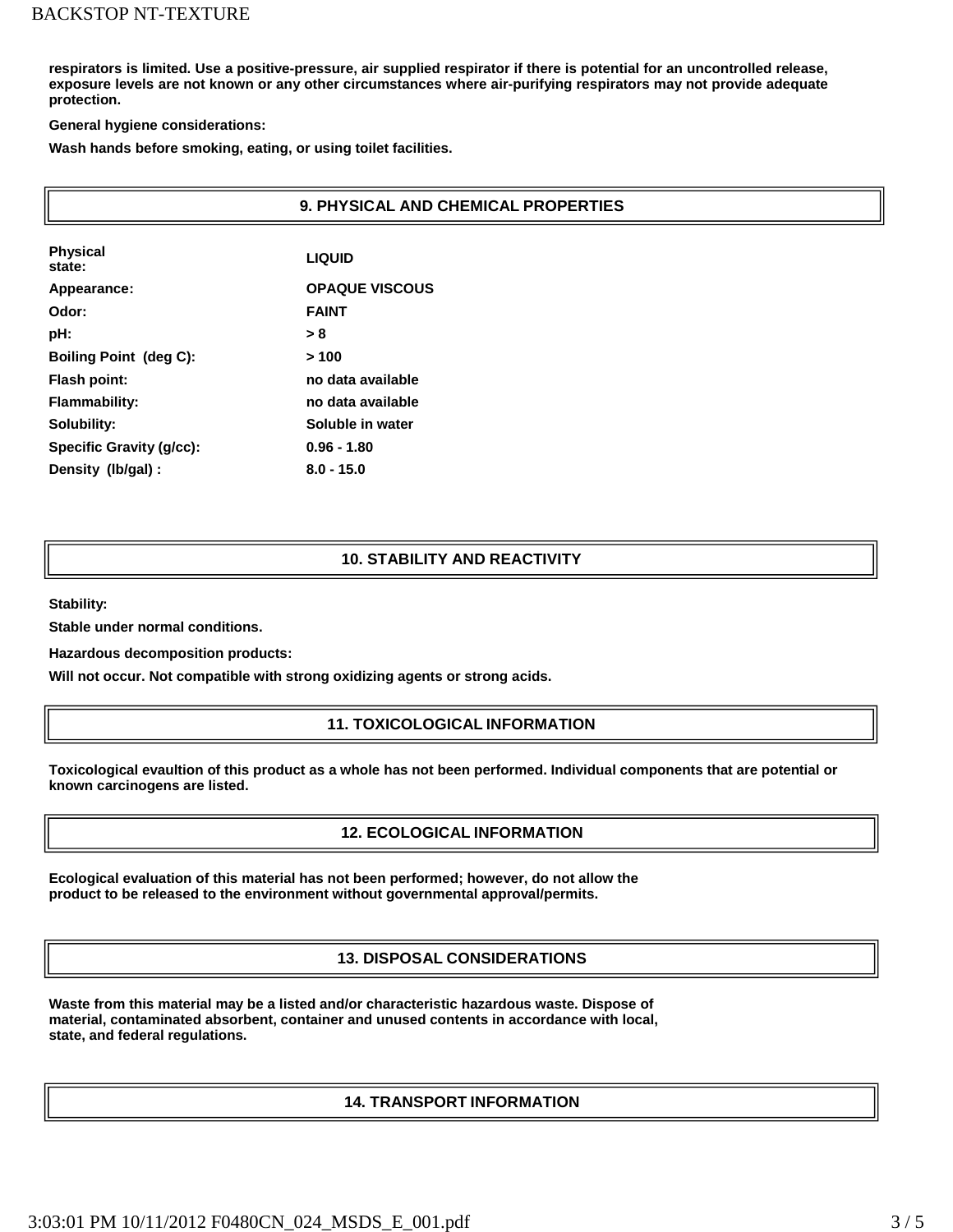#### **DOT Basic description: Not Regulated for**<br> **COT Basic description:** Transportation **Transportation**

**See 49 CFR 172.101 for Special Provisions, Packaging, and Quantity Limitations**

## **15. REGULATORY INFORMATION**

#### **OSHA Hazard, US Inventory (TSCA), and SARA, SARA 312/313 Listed below. ( If applicable )**

| <b>Chemical Name</b> | CAS-No.    | <b>CERCLA</b><br><b>RQ</b> | <b>EPCRA</b><br>EHS | <b>EPCRA</b><br>TPQ | <b>SARA 313</b> | <b>TSCA</b> | DSL | <b>EINECS</b> | Prop 65 | Whmis |
|----------------------|------------|----------------------------|---------------------|---------------------|-----------------|-------------|-----|---------------|---------|-------|
| Quartz (SiO2)        | 14808-60-7 |                            |                     |                     |                 | $\star$     | *   | 2388784       |         |       |

#### **WHMIS Regulatory Status**

**This product has been classified according to the hazard criteria of the CPR and the MSDS contains all the information required by the CPR.**

### **16. OTHER INFORMATION**

| <b>HMIS Health:</b>          | <b>HMIS Flammability:</b> |   |
|------------------------------|---------------------------|---|
| <b>HMIS Physical Hazard:</b> | <b>HMIS Personal:</b>     | в |

**The information contained herein is based upon data considered accurate. Dryvit Systems Canada assumes no responsibility for personal injury or property damage to vendees, users or third parties caused by the material.**

| . . | × |  |
|-----|---|--|
|     |   |  |
|     |   |  |

| <b>ACGIH</b>                                      | American Conference of Governmental Industrial Hygienists                     |
|---------------------------------------------------|-------------------------------------------------------------------------------|
| <b>CAS</b>                                        | Chemical Abstract Service Registry Number                                     |
| <b>CERCLA</b>                                     | <u> Comprehensive Environmental Response, Compensation, and Liability Act</u> |
| <b>CERCLA RQ</b>                                  | <b>CERCLA Reportable Quantity</b>                                             |
| CFR                                               | Code of Federal Requlations                                                   |
| <u>CPR</u>                                        | Cardiopulmonary resuscitation                                                 |
| $DSL$                                             | <b>Domestic Substances List of Canada</b>                                     |
| <b>EINECS</b>                                     | European Inventory of Existing Chemical Substances                            |
| <b>EPCRA</b>                                      | <b>Emergency Planning and Community Right-to-know Act</b>                     |
| <b>EPCRA EHS</b>                                  | <b>EPCRA Extremely Hazardous Substance</b>                                    |
| <b>EPCRA TPQ</b>                                  | <b>EPCRA Threshold Planning Quantity</b>                                      |
| $\underline{\mathsf{o}}$ $\underline{\mathsf{E}}$ | <b>Fahrenheit degrees</b>                                                     |
| <u>g/l</u>                                        | Grams per liter                                                               |
| <u>gal</u>                                        | <b>Gallons</b>                                                                |
| <b>HMIS</b>                                       | Hazardous Materials Indentification System - Chemical Rating                  |
| <b>IARC</b>                                       | International Agency for Research on Cancer                                   |
| <b>Ibs or LBS</b>                                 | Pounds                                                                        |
| MGM3                                              | Milligrams per cubic meter                                                    |
|                                                   |                                                                               |